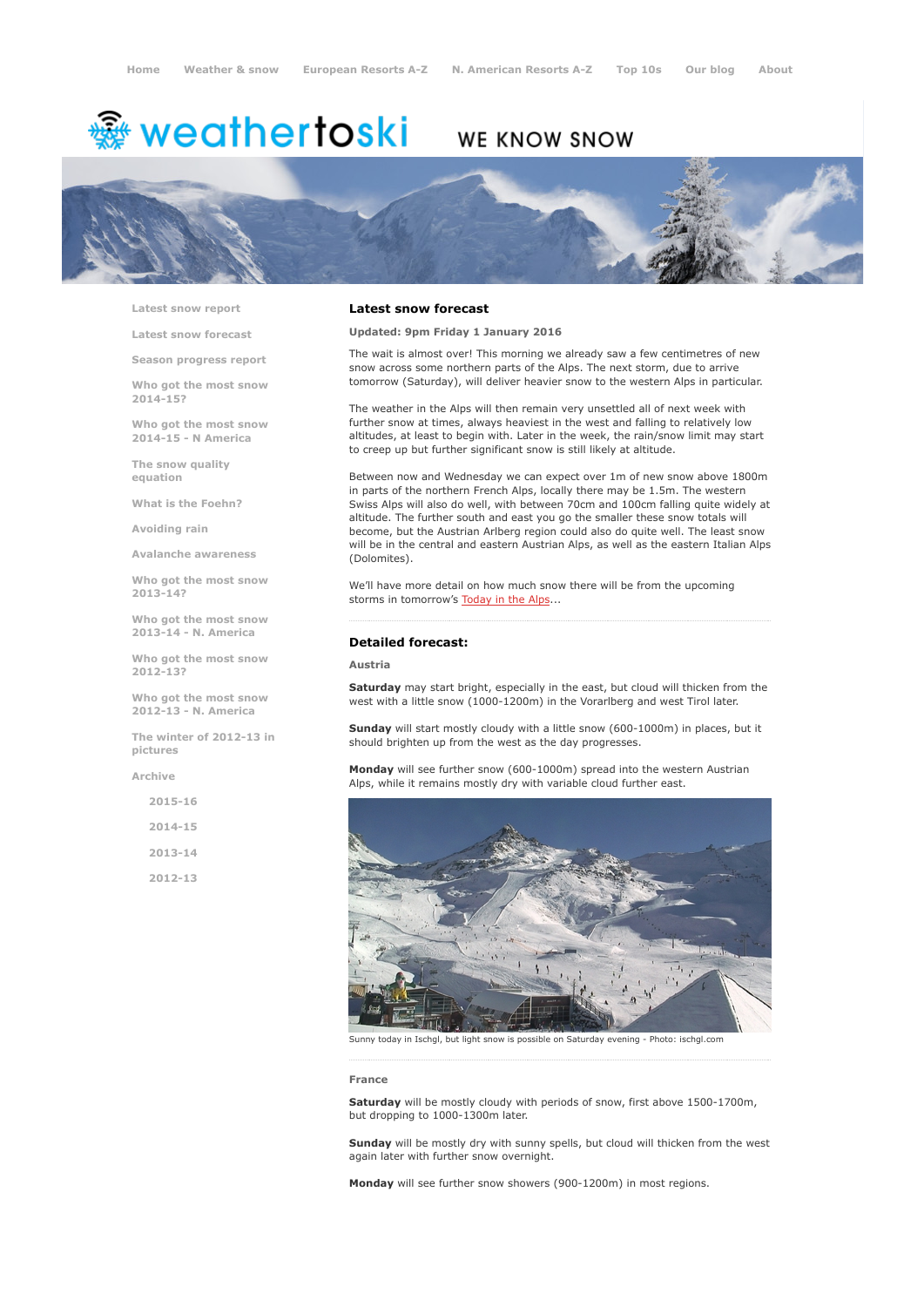

E: [info@weathertoski.co.uk](mailto:fraser@weathertoski.co.uk)

T: +44 (0)20 3151 3154



Precious little snow in Isola 2000, but some relief is on its way over the next few days - Photo: isola2000.com

Italy

Saturday will see variable cloud with occasional snow in the western Italian Alps (1000-1300m), spreading erratically eastwards (where the snow line will be lower) later.

Sunday may see a few flurries (800m) early on in the eastern Italian Alps, otherwise most places will be dry with sunny spells. Cloud will thicken up again in the west later, with occasional snow showers (800-1000m) overnight.

Monday will be mostly cloudy with occasional light snow showers (800m).



Fine today in the Monte Rosa region, but a little snow is expected on Saturday. This is Champoluc Photo: regione.vda.it

#### Switzerland

Saturday will start dry in the eastern Swiss Alps, but there will be snow in the west (1500m, dropping later), which will move further east later in the day.

On Sunday, early snow showers (1000m) should move out of eastern Switzerland, then most places will be dry with sunny spells. However, cloud will thicken up again in the west later with snow returning overnight (1000-1200m).

Monday will be mostly cloudy with showers or longer spells of snow (800-1200m).



Snow is desperately needed in the Swiss Engadin. This is St Moritz - Photo: mobotix.ch